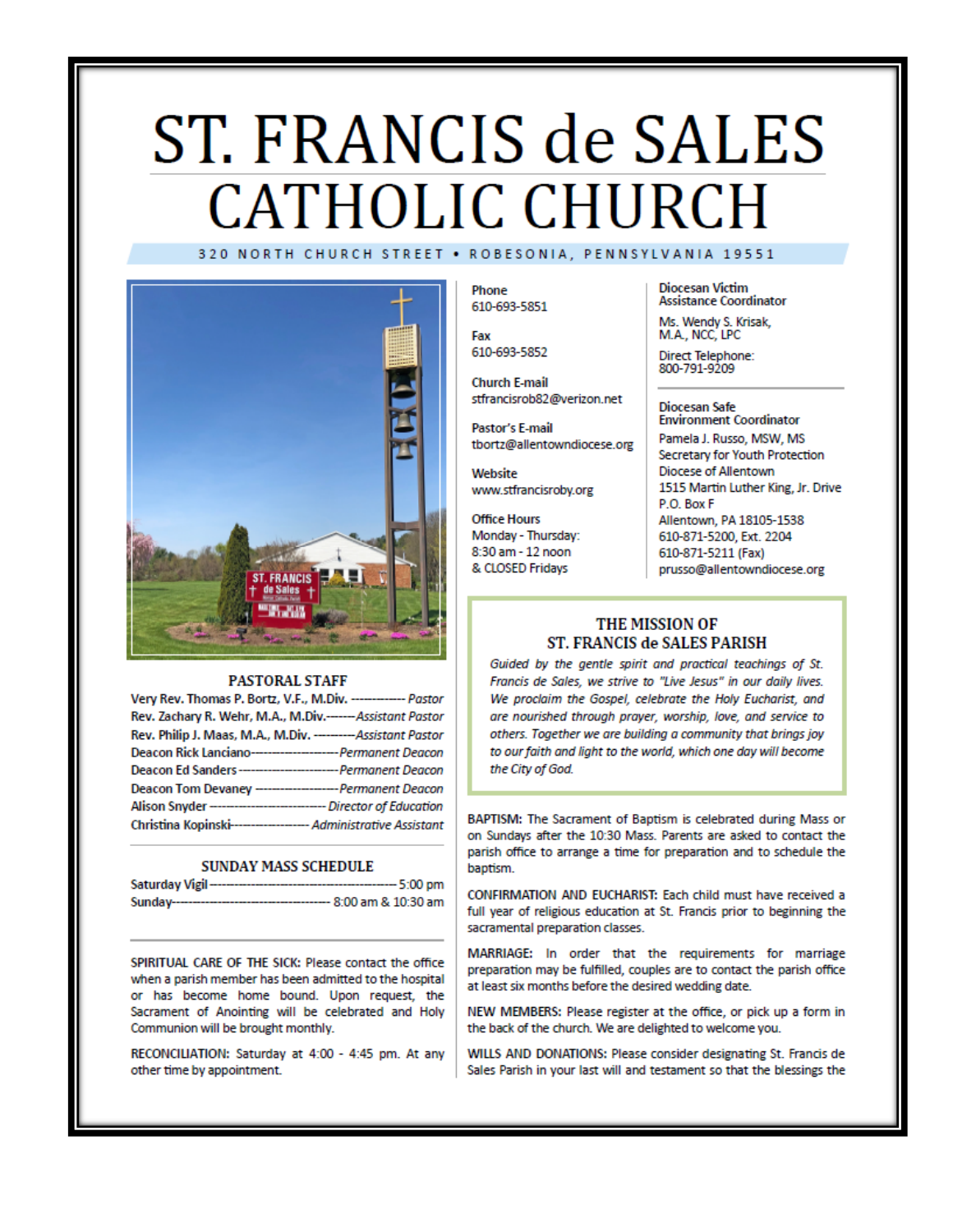

# *June 12, 2022 The Most Holy Trinity*

## *Mass Schedule for the Week:*

| Saturday, June 11, 2022 The Most Holy Trinity |
|-----------------------------------------------|
|-----------------------------------------------|

| 5:00 PM  | Elizabeth McQuade                                    |
|----------|------------------------------------------------------|
|          | <b>Sunday, June 12, 2022 ~ The Most Holy Trinity</b> |
| 8:00 AM  | John Nicotra                                         |
| 10:30 AM | Our Parishioners                                     |

*Saturday, June 18, 2022 The Most Holy Body & Blood of Christ 5:00 PM Father's day Memorials Sunday, June 19, 2022 ~ The Most Holly Body & Blood of Christ 8:00 AM Father's Day Memorials 10:30 AM Father's Day Memorials* 

#### *Pray For Our Sick*

*Edward Bellina, John Binder, Rosemary C., Mary DeLong, Rick & Wren Dillon, Joseph Disabella, Dennis & Mary Ann Flemming, Mary Fletcher, Judith Goelz, Nicholas M. Headley, Lorraine Held, Karen Houck, Rose Howard, Mark Hyde, John Jones, Raymond Kasprowciz, Robert Koch*, *Leslie Livinghouse, Walter Muir, Joe Noll, Pat Snyder, Andrew Strangarity, Tom Suchon, Eleana Wilson, Edwin Zeltzer*

**Lector & Server Schedule Saturday, June 18th**  5:00 PM ~ Servers: Bross Lector: Giacobbe

**Sunday June 19th** 

**8:00 AM**  $\sim$  Servers: Lector: Eckenroth **10:30 AM ~**Servers: Mirabella Lector: Balthaser

## **Parish Schedule for the Week:**

**Wednesday, June 15 @ 1:00pm ~ Prayer Shawl** 

**Thursday, June 16 @ 10am – 12 Noon ~ Adoration**

*10:00am ~ Exposition 10:00am – 12 Noon ~ Adoration. 12 Noon ~ Mid Day Prayer and Benediction* 



## **St. Ignatius Mass Schedule**

**Weekdays: Monday – Friday 6:30 & 8:00 AM Saturday 8:00 AM First Friday 7:00 PM** 

**Weekends: Saturday: 4:00 PM Vigil Mass Sunday: 7:30 AM; 9:00 AM; 10:30 AM; 12 Noon; 5:30 PM** 

**Eucharistic Day of Prayer/Adoration (Chapel) Tuesdays ~ Exposition of the Blessed Sacrament after 8:00 AM Mass until 10 PM AND Wednesdays ~ Exposition of the Blessed Sacrament 6 AM until 7 PM Evening Prayer & Benediction**

**Confession: Saturdays: 3:00 – 4:00 PM;** 



## *Readings for the Week*

*The Most Holy Trinity Prv 8:22-31; Rom 5:1-5; Jn 16:12-15*

> *Monday 1 Kgs 21:1-16; Mt 5:38-42*

*Tuesday 1 Kgs 21:17-29; Mt 5:43-48*

*Wednesday 2 Kgs 2:1, 6-14; Mt 6:1-6, 16-18*

> *Thursday Sir 48:1-14; Mt 6:7-15*

*Friday 2 Kgs 11:1-4, 9-18, 20; Mt 6:19-23*

*Saturday 2 Chr 24:17-25; Mt 6:24-34*

*The Most Holy Body & Blood of Christ Gn 14:18-20; 1 Cor 11:23-26; Lk 9:11b-17*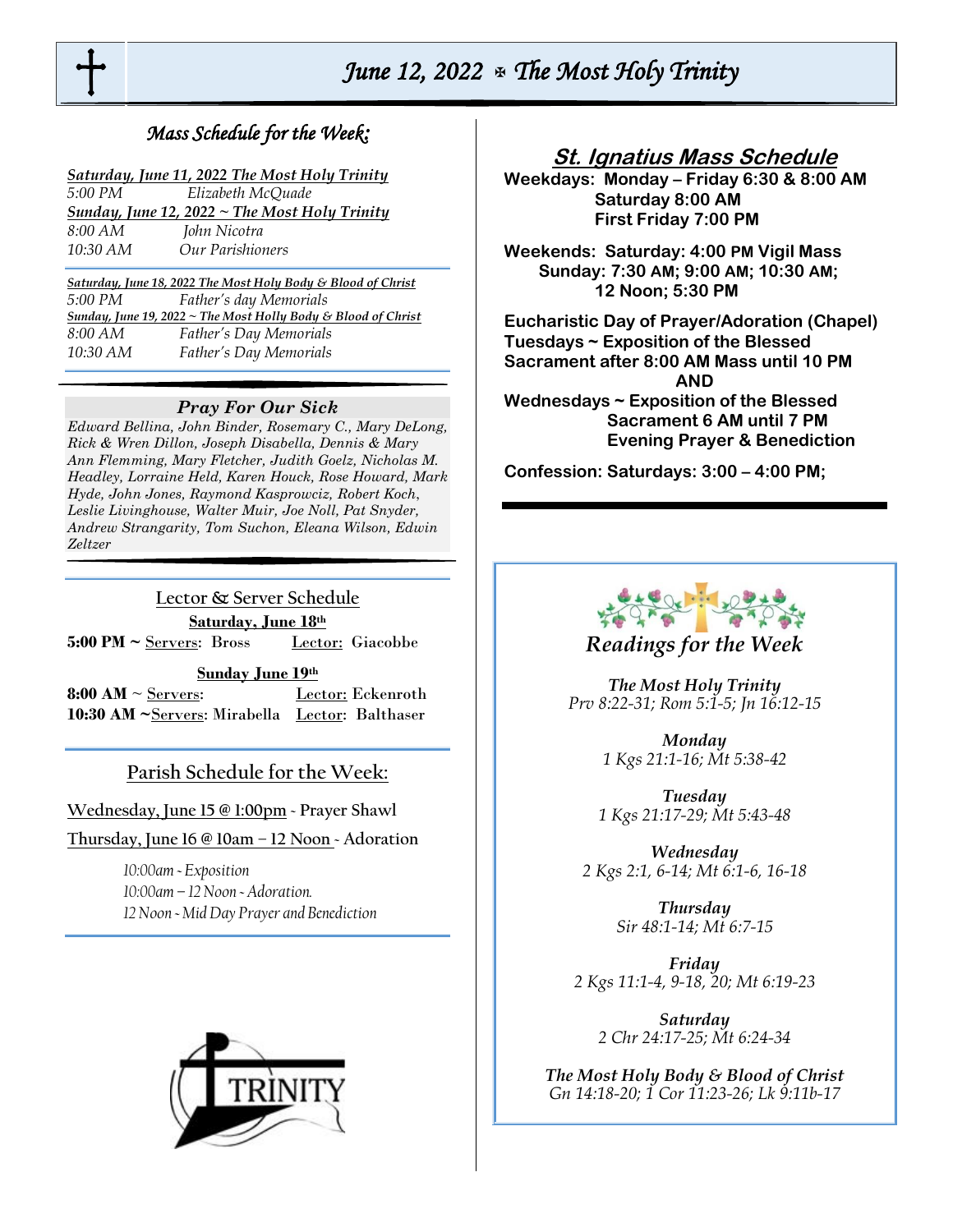# Our Return to the Lord

*Week of June 5, 2022 Offertory ~ \$ 6,388.00*



Serving Our Local Communities Since 1970

#### Save-A-Tape Program

Redner's is committed to the communities that it is a part of, and wants to help out the non-profit organizations whose members shop in our stores. In this interest, Redner's developed their 1% Save-A-Tape program; that is, they donate 1% of the total receipt amount. Therefore, St Francis de Sales is asking **you to submit your registered Redner's Market receipts** to earn money for our parish. For those who have been submitting, we received a total of **\$ 596.93** for 2022!! So please keep sending in your receipts!

Thank you

### *Spiritual Thought*

*Love above all else our merciful Father in heaven, and serve him will all your strength and purity of heart.*

*St. Francis of Paola*

## VOLUNTEERS NEEDED!

Recently, Western Berks Shepherding has had a



big increase in new clients seeking our transportation services. We are in need of new adult volunteers to drive our clients to local medical appointments. Volunteers can choose when and where they

wish to drive as well as how often. It is a great way to volunteer that is flexible, very little commitment and extremely rewarding!!!!

For more information, please call us at: 484.294.7394 or email: [WesternBerksShepherding@gmail.com.](mailto:WesternBerksShepherding@gmail.com)



[https://www.oblates.org/sundays-salesian-feed/trinity-sunday](https://www.oblates.org/sundays-salesian-feed/trinity-sunday-june-12-2022)[june-12-2022](https://www.oblates.org/sundays-salesian-feed/trinity-sunday-june-12-2022)

In today's Gospel, Jesus reveals to us the intimate life of our God: three distinct persons (Father, Son, and Holy Spirit), equal in majesty, undivided in splendor, yet one Lord, one God.

We hear Jesus telling us that the action of the three persons is one. Jesus is Wisdom incarnate - the Word of God become flesh, human like us. Whatever he speaks, he has heard from his Father, and whatever the Spirit will speak he has heard from Jesus. Together our God has created all that is, and together our God has willed and brought about our salvation.

As St. Paul tells us, "now that we have been justified by faith, we are at peace with God through Jesus. Through him, we have gained access to the grace in which we now stand." That grace is God's gift of making us sharers in the very life of the Trinity. "The love of God has been poured out in our hearts through the Holy Spirit who has been given to us." The Spirit present in us is the source of our peace with God. He is also the source of our hope - our confident assurance of complete union with the Trinity in the fullness of life to come.

While our sharing in divine life is very personal, it is also communal. Because we share the one Spirit, we are part of one another in the Body of Christ. Therefore, the love we have for God is the same love we must learn to have for one another. How we live with one another as Christians ought to reflect in a very real way the unity of Persons in our God. Our unity with one another is possible because we share the same love of God, which Paul told us "has been poured out in our hearts through the Holy Spirit."

What a wonderful gift we have been given in our baptism! Each day, you and I can be the continuing revelation of God's loving presence in our world. When we struggle each day to live as Jesus taught us to live, when we have confidence in Jesus' promise to be with us each day, when we try to love one another as Jesus has loved us - we are giving witness to the reality of our triune God who has created us out of love, redeemed us by his love, and made us one with him in love.

Let's recommit ourselves today to our baptismal mission as Church. May the way we live our faith continue to touch the hearts of those around us and turn them and us more fully toward our loving God who is Father, Son, and Holy Spirit.